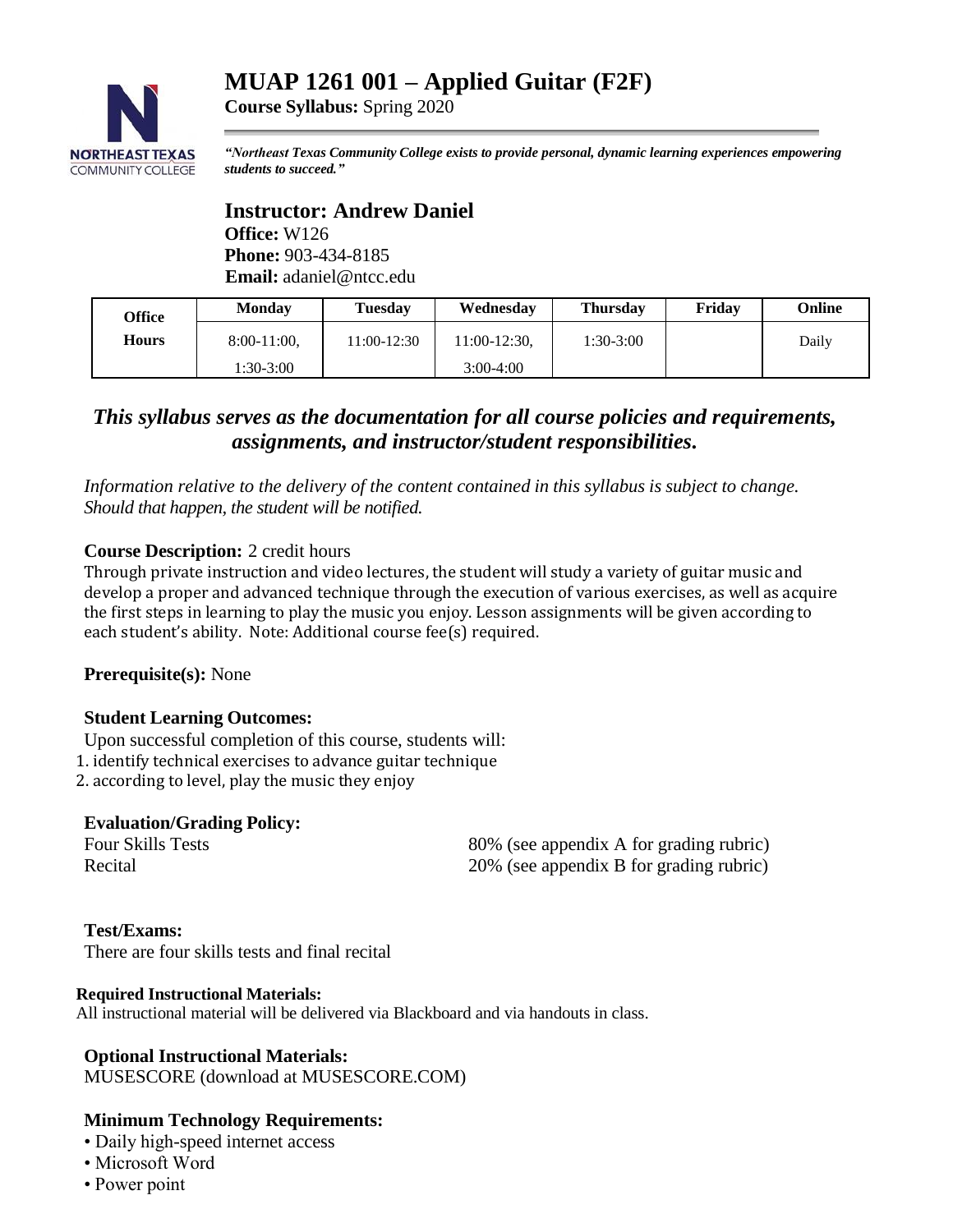### **Required Computer Literacy Skills**:

- Word Processing skills
- Email skills
- Must be able to navigate through Black Board

## **Course Structure and Overview:**

1. Regular attendance is vital. If you miss a class, contact one of your classmates for notes,

schedule or assignment changes, exam information, etc. (N/A for online course).

2. This is a college classroom. Proper behavior is expected and required. This includes having respect for others, being on time for class, and maintaining an atmosphere in which all students may learn without interference from others. Standards of behaviors are detailed in the NTCC Student Handbook. (N/A for online course)

3. Cheating and plagiarizing will not be tolerated in any form.

4. Email Use: Your instructor will communicate certain messages to you and the class by NTCC email. Please check your email regularly. Empty your box often.

5. Assignment Grades and course information are posted on Blackboard. Students need to check regularly to make sure all their assignments have been submitted and graded.

**Communications:** Email [\(adaniel@ntcc.edu\)](mailto:adaniel@ntcc.edu) is the best way to communicate with your instructor outside of class. I will respond within 24 hours (usually much sooner).

### **Institutional/Course Policy:**

1. Late work is not accepted. Only under extreme circumstances, and with the discretion of the instructor, will late work be considered.

**2.** Turn off cell phones and other devices that unnecessarily cause distractions. Texting in class is not acceptable. If you have an emergency call, then step outside the classroom to answer it so as not to be a distraction. If texting becomes a problem, the offending student will be asked to leave. If the problem continues, offending students will be withdrawn.

3. Withdrawal from Course: If the student cannot finish the course due to illness, job transfer or another reason, it is the student's responsibility to withdraw from the course by the published deadline to avoid receiving an "F" in the course. The instructor reserves the right to drop a student from the course for excessive absences or for behavior disruptive to the teaching/learning process.

### **NTCC Academic Honesty/Ethics Statement:**

NTCC upholds the highest standards of academic integrity. The college expects all students to engage in their academic pursuits in an honest manner that is beyond reproach using their intellect and resources designated as allowable by the course instructor. Students are responsible for addressing questions about allowable resources with the course instructor. Academic dishonesty such as cheating, plagiarism, and collusion is unacceptable and may result in disciplinary action. This course will follow the NTCC Academic Honesty and Academic Ethics policies stated in the Student Handbook. Refer to the student handbook for more information on these subjects.

### **ADA Statement:**

It is the policy of NTCC to provide reasonable accommodations for qualified individuals who are students with disabilities. This College will adhere to all applicable federal, state, and local laws, regulations, and guidelines with respect to providing reasonable accommodations as required to afford equal educational opportunity. It is the student's responsibility to request accommodations. An appointment can be made with the Academic Advisor/Coordinator of Special Populations located in Student Services and can be reached at 903-434-8264. For more information and to obtain a copy of the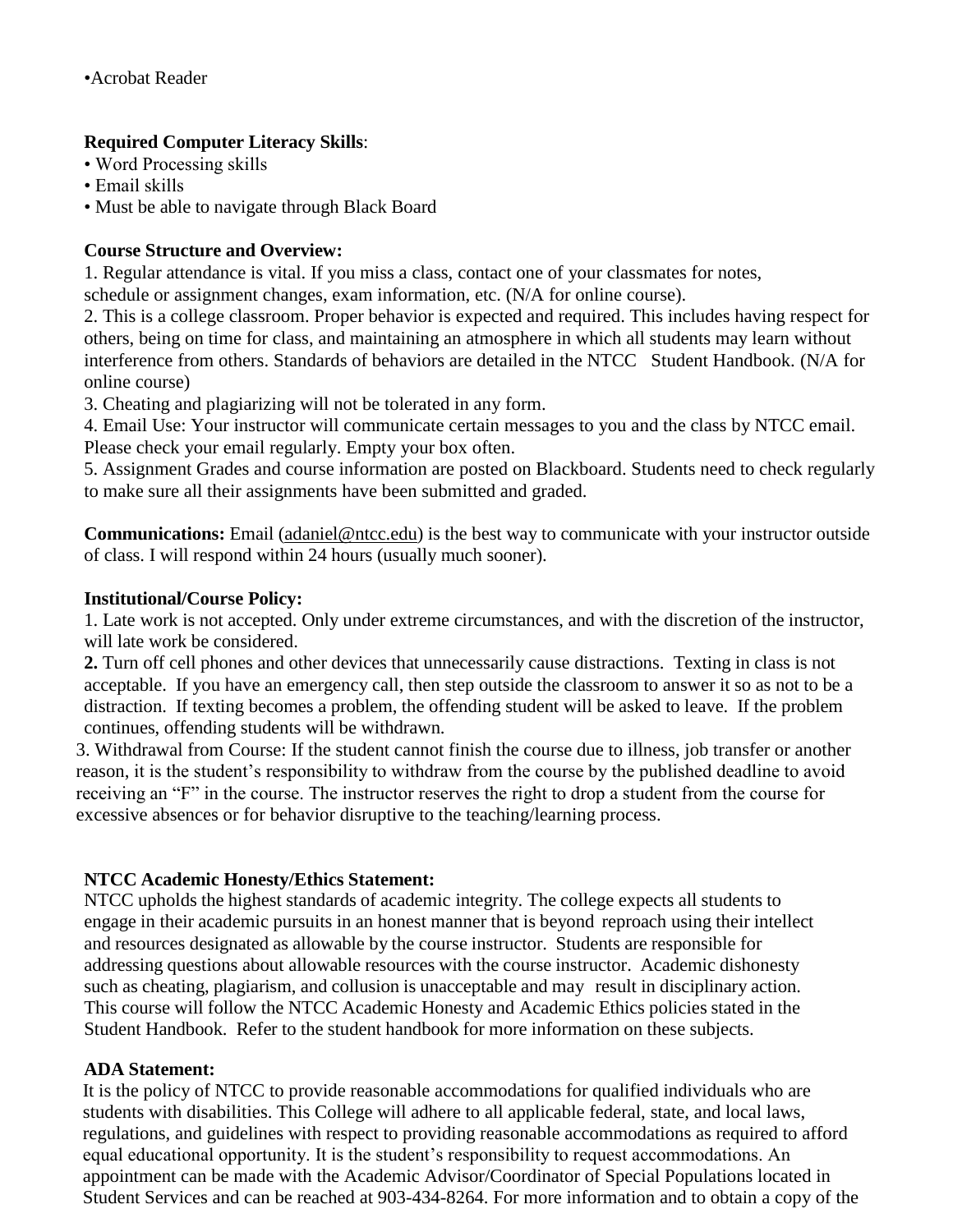Request for Accommodations, please refer to the special populations page on the NTCC websit[e.](http://www.ntcc.edu/index.php?module=Pagesetter&func=viewpub&tid=111&pid=1) 

### **Family Educational Rights and Privacy Act (FERPA)**:

The Family Educational Rights and Privacy Act (FERPA) is a federal law that protects the privacy of student education records. The law applies to all schools that receive funds under an applicable program of the U.S. Department of Education. FERPA gives parents certain rights with respect to their children's educational records. These rights transfer to the student when he or she attends a school beyond the high school level. Students to whom the rights have transferred are considered "eligible students." In essence, a parent has no legal right to obtain information concerning the child's college records without the written consent of the student. In compliance with FERPA, information classified as "directory information" may be released to the general public without the written consent of the student unless the student makes a request in writing. Directory information is defined as: the student's name, permanent address and/or local address, telephone listing, dates of attendance, most recent previous education institution attended, other information including major, field of study, degrees, awards received, and participation in officially recognized activities/sports.

### **Tentative Course Timeline (\*note\* instructor reserves the right to make adjustments to this timeline at any point in the term):**

Lesson time will be scheduled at the discretion of the instructor

**Week 1: January 21-January 26** Private Lesson **Week 2: January 27-February 2** Private Lesson **Week 3: February 3-February 9** Private Lesson **Week 4: February 10-February 16** Private Lesson **Week 5: February 17-February 23** Private Lesson **Week 6: February 24-March 1** Private Lesson **Week 7: March 2-March 8** Private Lesson **Week 8: March 9-March 15** Private Lesson

#### **SPRING BREAK: MARCH 16-MARCH 20**

**Week 9: March 23-March 29** Private Lesson **Week 10: March 30-April 5** Private Lesson **Week 11: April 6-April 12** Private Lesson **Week 12: April 13-April 19** Private Lesson **Week 13: April 20-April 26** Private Lesson **Week 14: April 27-May 3** Private Lesson **Week 15: May 4-May 7**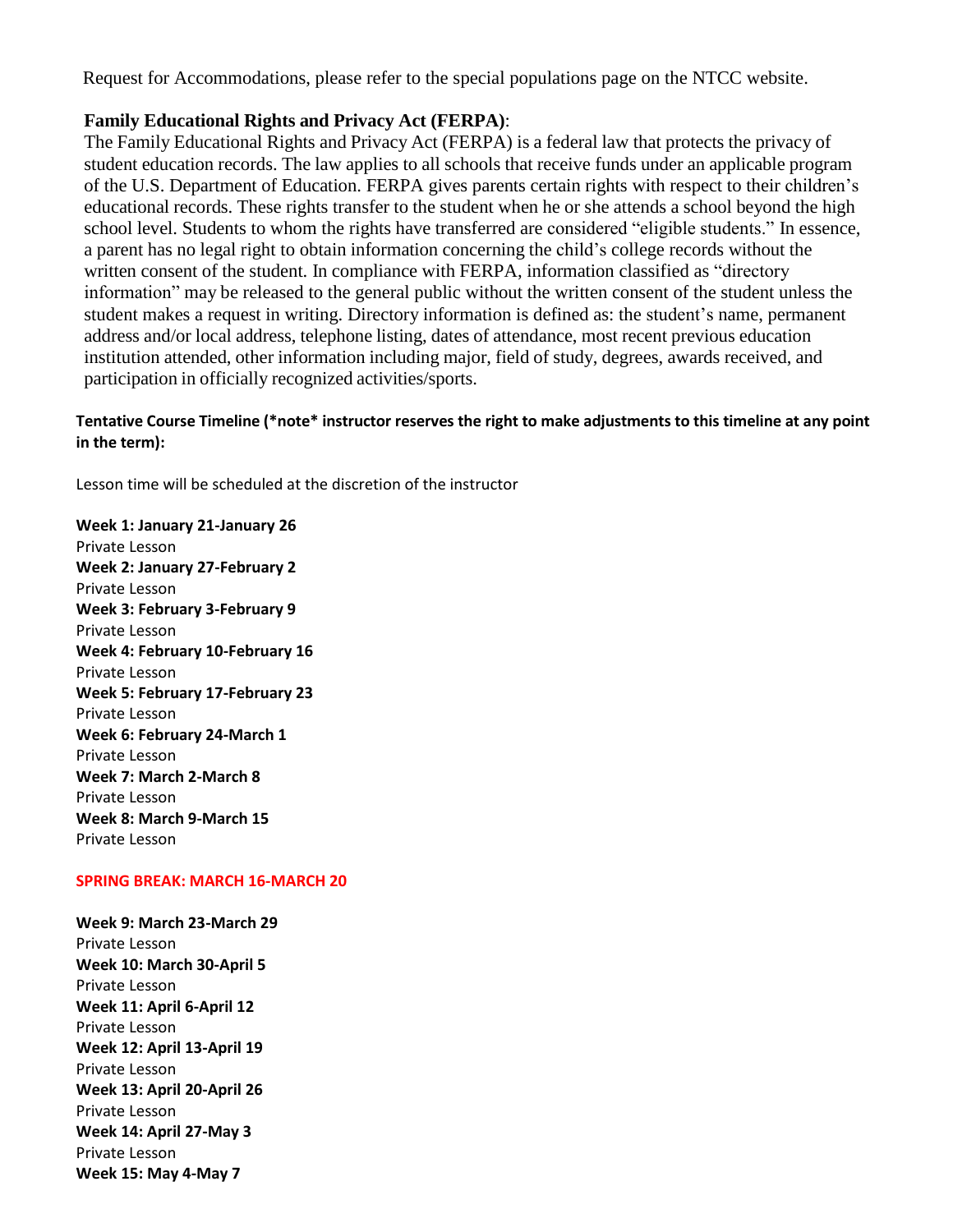#### **MAY 5: Departmental Recital**

### **Notable Dates:**

January 21: First Class Day (16-week, 1st 8-week, 1st 5-week sessions) February 24: First Class Day (2nd 5-week session) January 24: Late Registration Ends March 6: Deadline for Spring Graduation application March 16-20: Spring Break March 23: First Class Day (2nd 8-week session) April 6: First Class Day (3rd 5-week session) April 9: Final Day to Withdraw with Grade of "W" (16-week) May 7 Last Class Day (16-week) May 8-14: Final Examinations May 16 Spring Graduation 9:00 a.m. & 11:00 a.m.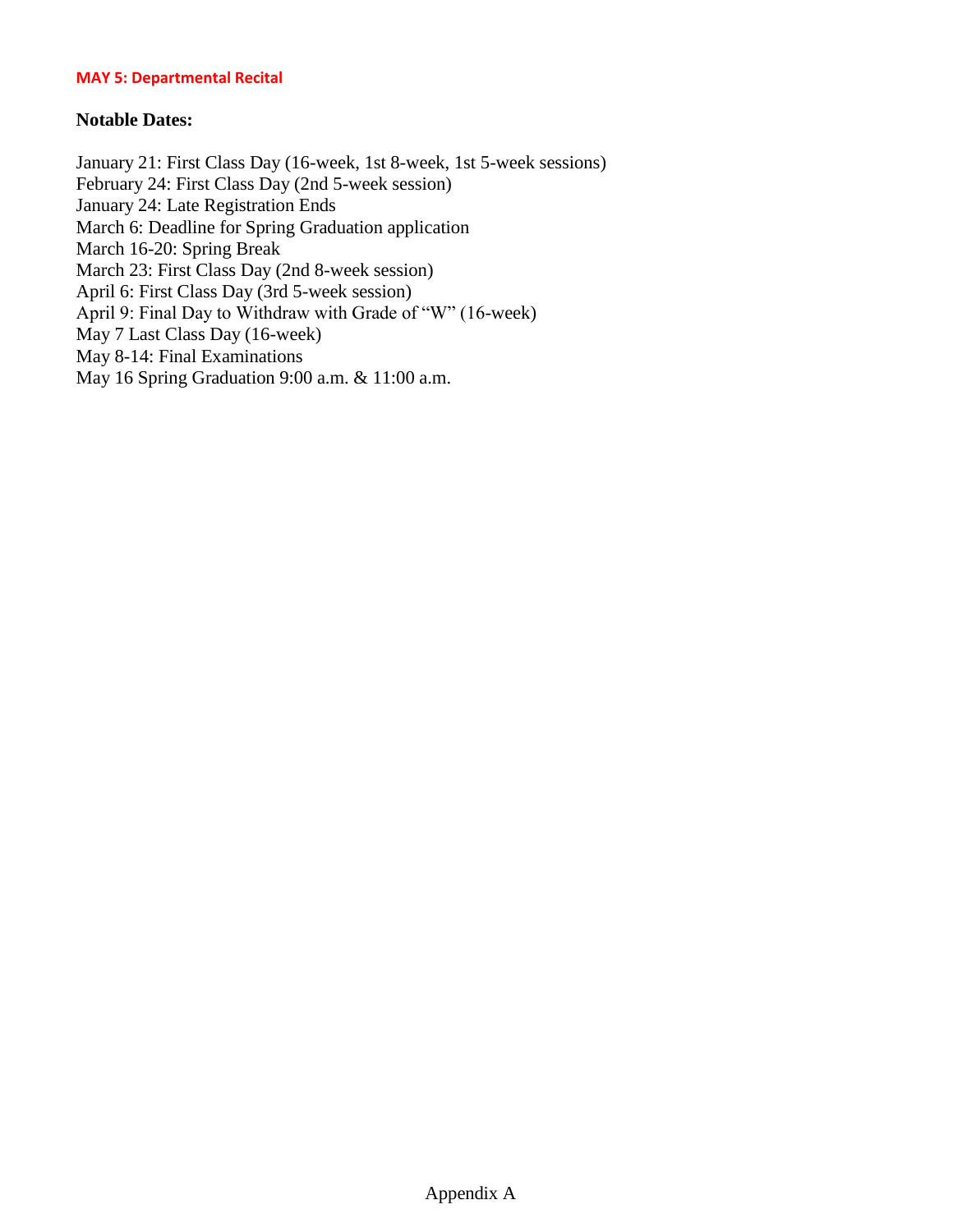Lesson Attendance and Preparedness Grading Rubric:

1. The student must attend all lessons to receive full credit. Any absence must be qualified by a legitimate excuse. A 5-point deduction in the final average will be assessed for each unexcused absence.

2. If the student is not prepared for lesson (as determined by the instructor), there will be a 1-point deduction for each infraction.